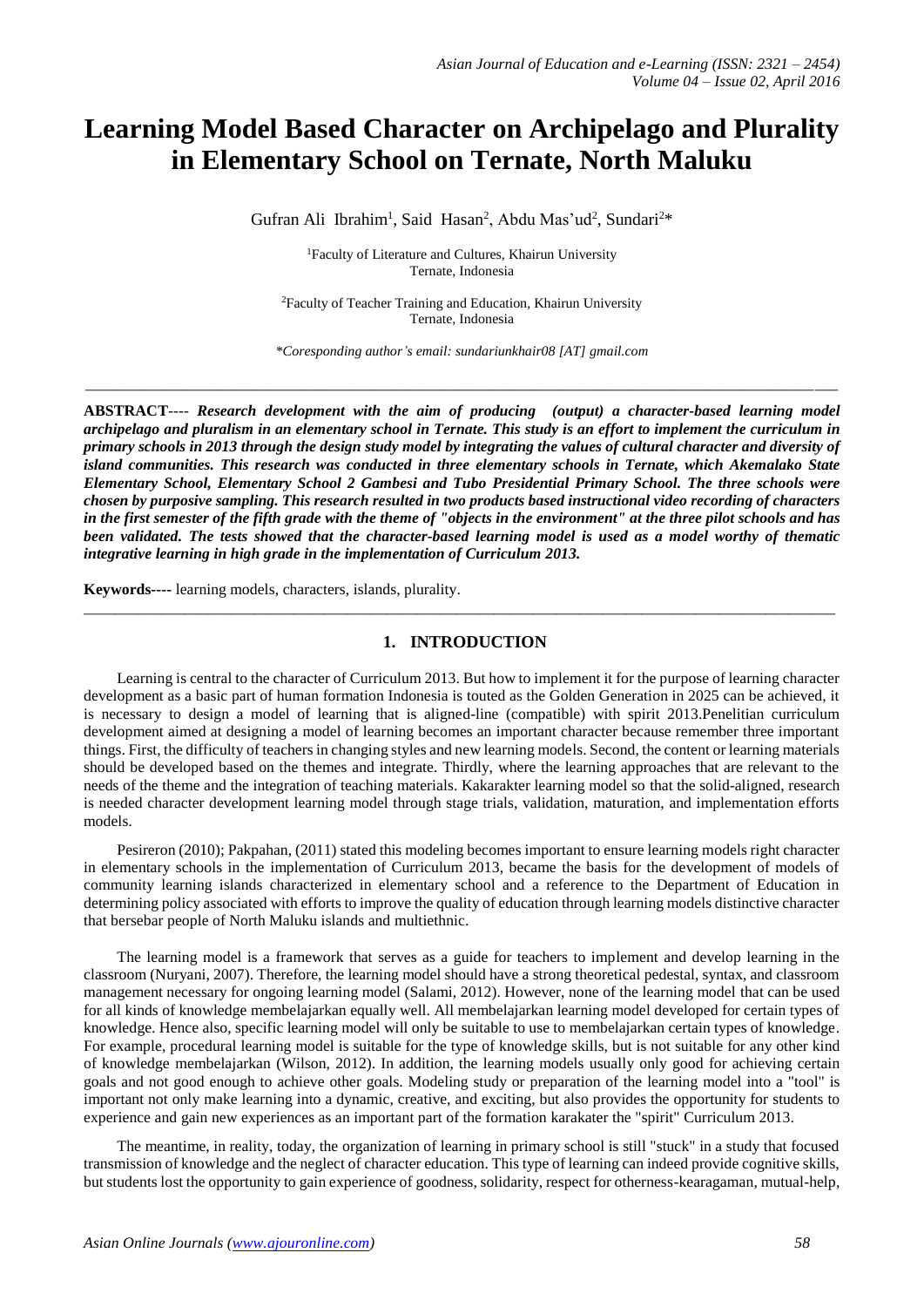and love the environment. In fact, ignorance of the value of good character is slow-sea massively (will) dehumanise man (read: the learner), his form as described Akbar (2011); Suyata (2007): (1) many people increasingly distant from his Lord, (2) many people increasingly distant from other humans, (3) a lot of people increasingly distant from the natural environment where life, (4) a lot of people increasingly distant from himself, and (5) a lot of Indonesian people whose behavior deviates from the values of Pancasila.

Learning characters into the spirit of national education reform adopted Kurikuum 2013, and is now being implemented in phases and stages in the schools, of course, require important changes in the paradigm of learning (Jalal, 2011). Learning model designed in 2013 characterized the thematic curriculum by integrating sub-theme is "sampled" from subjects into a learning event to achieve a holistic knowledge and experience, of course, require new learning models that actually can be done effectively. Thematic-integrative learning seeks to contextualize the content and spirit of learningbased search, evidence, and understanding of the study on the social and physical environment in the Area to form the character of the learners regarding respect fellow creatures of God, respect for difference and diversity, and love the environmentThematic-integrative learning seeks to contextualize the content and spirit of learning-based search, evidence, and understanding of the study on the social and physical environment in the Area to form the character of the learners regarding respect fellow creatures of God, respect for difference and diversity, and love the environment.

Ternate is the island city and its citizens from different social background and ethnicity, whether originating from diverse ethnic in North Maluku and of various ethnic groups in Indonesia, the learning character that introduction into the themes studied thematic-integrative need membelajarkan physical reality of the islands and social reality of diversity. Because of the characteristics of learning adopted in Curriculum 2013 is not only explore and develop human character both universal, but also tried to put the learner in the context to understand and appreciate the social and physical environment in the vicinity, the themes of learning contextually, about the islands and the plurality of Ternate , need to be introduced and dipahamkan to learners early in elementary school in Ternate. In the perspective of familiarization character, learning about planting understanding of the environment and diversity of the islands of North Maluku Ternate and become an important basis for the establishment of Indonesian citizens who are literate maritime matters and pluralism in Indonesia.

# **2. OBJECTIVES**

The objectives of this study are: 1) carry out socialization of character education for elementary school teachers; 2) develop a learning model characterized by the implementation of an integrated thematic approach in community-based primary schools in accordance with the potential of the archipelago; and 3) develop planning strategies characters learning effective and efficient and which can be implemented through a variety of learning approaches in accordance with the conditions and the state of of learners.

#### **3. METHODS**

This study was conducted in an elementary school in the city of Ternate, by taking a sample Elementary School 2 Gambesi to represent District of South Ternate, State Elementary School Akemalako to represent the Central District of Ternate, and the Inpres Primary School Tubo to represent District of North Ternate. Procedure development research community-based learning model character of these islands are as below:

- I. Step Design Manufacture and Testing Limited (Year I)
	- At this stage the researchers developed a model of learning characters in primary schools in 2013 with the adaptive curriculum-integrated thematic approach and the application of scientific approaches (scientific approach) in the classroom. Researchers with the teachers design learning device models with the integration of the island and a plurality of character values in the learning curriculum 2013 that will serve as a model. Furthermore, researchers facilitate the implementation model for the teacher in the classroom naturally and documented (video) as a product development model school model. Further validation and product revision.
- II. Step Pilot Project (Year II)

At this stage, the researchers developed a video learning model based character islands and plurality in several districts of the city remote, disadvantaged and outermost (3T) by integrating the value of the character islands and diversity in learning device Curriculum 2013 thematically-integrated with applying a scientific approach, both in the classroom high or low grade. Furthermore, the product dissemination and publication of research results.

Data collection techniques used in this study refers to data collection procedures in research development, in which the data obtained in the form of quality and feasibility of the product. In this study, the data obtained through the questionnaire instrument validation study video products as well as comments and suggestions validator. To obtain accurate data in this study, use of instruments such as: 1) Product video design study model validated 2) Questionnaire responses validator products by elementary school teachers 3) Questionnaire responses validator by lecturer Elementary School Teacher Faculty of Teacher Training and Education Khairun University. Data analysis was performed calculating the percentage value through the results of a questionnaire with as below steps:

1. Calculate the percentage of data using a formulation of the following formula: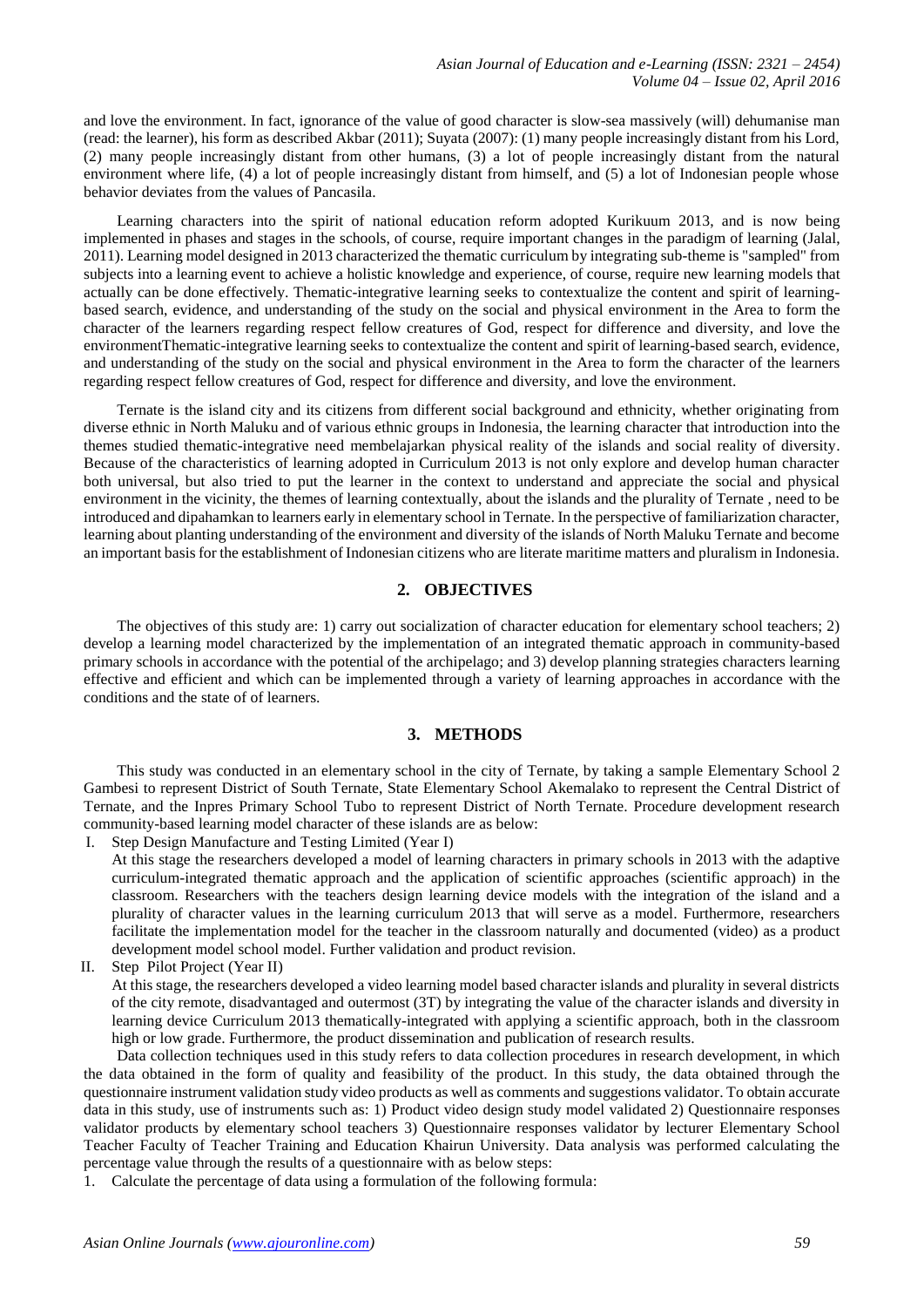$$
P = \frac{\Sigma x}{\Sigma xi} \, x \, 100\%
$$

Where:

P : Percentage

- $\Sigma$ x : Number of answers assessment
- Σxi : Number ultimate answer
- 2. Having obtained the percentage value is interpreted in the sentence as proposed by Arikunto (2006) as the following table:

Table 1. Criteria validation

| <b>Percentage</b> | Criteria validation |
|-------------------|---------------------|
| 76-100            | Valid               |
| 56-75             | enaugh Valid        |
| $40 - 55$         | Less valid (revisi) |
| $0-39$            | Not valid (revisi)  |

# **4. RESULTS AND DISCUSSION**

Data from the assessment of video learning model is derived from the validator of five lecturers Elementary School Teacher FKIP Khairun University and three Principal research site in Ternate, the State Elementary School Tubo (North Ternate), State Elementary School Akemalako (Ternate Central ), and Primary Nenegeri 2 Gambesi (South Ternate).

Data assessment results in the form of criticism, comments, suggestions, feedback, and assessments are used to revise the learning device.

# **1. Quantitative Data**

Quantitative data assessment instructional video at State Primary School Akemalako of the numbers 4, 3, 2 and 1. The result of the validation of learning assessment tools are developed, are presented in Table 4. 1 below:

| <b>Aspects</b><br><b>Assessed</b> | <b>Criteria</b><br><b>Question</b>                            |              | Answer<br><b>Options</b> |                |                |                | <b>Percent</b><br>Average<br>(%) | <b>Description</b> |
|-----------------------------------|---------------------------------------------------------------|--------------|--------------------------|----------------|----------------|----------------|----------------------------------|--------------------|
|                                   |                                                               |              | 4                        | 3              | $\overline{2}$ | $\overline{1}$ |                                  |                    |
| Initial                           | Prepare physically and psychologically learners in learning   | 1            | 8                        |                |                |                | 100                              | Valid              |
| activity                          | activities initiated by inculcating character                 |              |                          |                |                |                |                                  |                    |
|                                   | Associating learning materials are now with the experience    | $\mathbf{1}$ |                          | $\tau$         |                |                | 78                               | Valid              |
|                                   | students by presenting to the observed phenomena              |              |                          |                |                |                |                                  |                    |
|                                   | Asking questions related to themes and phenomena              | $\mathbf{1}$ | 8                        |                |                |                | 100                              | Valid              |
|                                   | presented                                                     |              |                          |                |                |                |                                  |                    |
|                                   | invites students to do something related to the Dynamics      | $\mathbf{1}$ |                          | 8              |                |                | 80                               | Valid              |
|                                   | activities of matter / theme to instill character values      |              |                          |                |                |                |                                  |                    |
|                                   | Delivering the learning objectives that integrates aspects of | $\mathbf{1}$ | 8                        |                |                |                | 100                              | Valid              |
|                                   | attitudes, skills and knowledge                               |              |                          |                |                |                |                                  |                    |
| Main                              | Conduct learning according to the competencies achieved       |              | 8                        |                |                |                | 100                              | Valid              |
| activity                          | Implement systematic study (from easy to difficult)           |              | 8                        |                |                |                | 100                              | Valid              |
|                                   | mastering the material                                        |              | $\overline{c}$           | 6              |                |                | 75                               | Valid              |
|                                   | Mastering class                                               | 1            | 8                        |                |                |                | 100                              | Valid              |
|                                   | Implement Scientific approach (reasoning, associate and       |              | $\overline{2}$           | 6              |                |                | 75                               | Valid              |
|                                   | communicate)                                                  |              |                          |                |                |                |                                  |                    |
|                                   | Implement contextual learning (islands and plurality)         |              |                          | $\overline{7}$ |                |                | 75                               | Valid              |
|                                   | Implement an authentic assessment (learning process and       |              |                          | $\overline{c}$ | 6              |                | 56                               | Enaugh             |
|                                   | results)                                                      |              |                          |                |                |                |                                  | Valid              |
|                                   | Using media that matches the theme                            |              |                          | $\overline{7}$ |                |                | 68                               | Valid              |
|                                   | Cultivate the active participation of students through the    |              |                          | $\overline{7}$ |                |                | 68                               | Valid              |
|                                   | teacher-students interaction and learning resources           |              |                          |                |                |                |                                  |                    |
|                                   | Responded positively to student participation                 | 1            |                          | 8              |                |                | 80                               | Valid              |
|                                   | Using spoken language and writing smoothly                    | $\mathbf{1}$ | 8                        |                |                |                | 100                              | Valid              |

**Table 2. Data validation Assessment Video Learning characterless developed**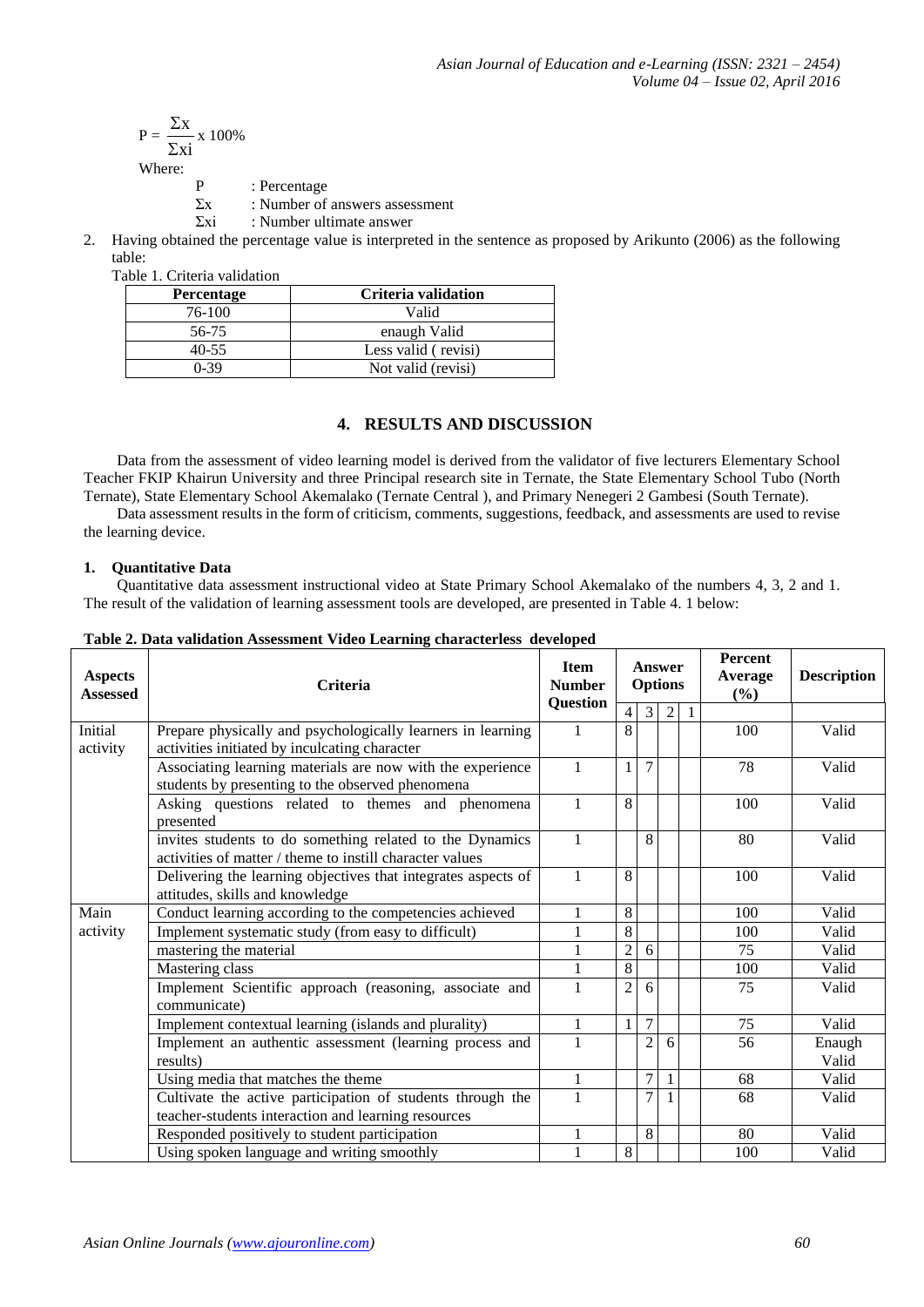|          | Delivering the message and style to fit the character of the  |  | 8 |  | 100 | Valid |
|----------|---------------------------------------------------------------|--|---|--|-----|-------|
|          | islands and pluralism                                         |  |   |  |     |       |
| final    | Reflect and make conclusions learning                         |  |   |  | 100 | Valid |
| activity | Carry out follow-up by giving direction or motivation         |  | 8 |  | 100 | Valid |
|          | activities of life as well as the task of self-development or |  |   |  |     |       |
|          | remedial and enrichment                                       |  |   |  |     |       |
|          | Conclution                                                    |  |   |  |     | Valid |

Video data above model shows that model teacher Mohammed Iqbal, S.Pd. School Elementry state of Akemalako has been implementing measures learning model with good character at the start of activities, the core activities, and activities end. Even so, not show authentic assessment activities. In general, learning model which is shown in the video is good or validcategory.Quantitative data assessment instructional video on the School Elementry state of Gambesi 2 of the numbers 4, 3, 2 and 1. The result of the validation of learning assessment tools are developed, are presented in Table 3 below:

| Table 3. Data from the validation assessment of learning videos developed character |  |
|-------------------------------------------------------------------------------------|--|
|-------------------------------------------------------------------------------------|--|

| <b>Aspects</b>  |                                                            | <b>Item</b>     | <b>Answer</b>  |                |                |                | <b>Percent</b> |                    |
|-----------------|------------------------------------------------------------|-----------------|----------------|----------------|----------------|----------------|----------------|--------------------|
| <b>Assessed</b> | Criteria                                                   | number          |                | options        |                |                | Average        | <b>Description</b> |
|                 |                                                            | <b>Question</b> | $\overline{4}$ | 3              | $\mathfrak{D}$ | 1              | (%)            |                    |
| Initial         | Prepare physically and psychologically learners in         |                 | 8              |                |                |                | 100            | Valid              |
| activity        | learning activities initiated by inculcating character     |                 |                |                |                |                |                |                    |
|                 | Associating learning materials are now with the            | $\mathbf{1}$    | 8              |                |                |                | 100            | Valid              |
|                 | experience students by presenting to the observed          |                 |                |                |                |                |                |                    |
|                 | phenomena                                                  |                 |                |                |                |                |                |                    |
|                 | Asking questions related to themes and phenomena           | $\mathbf{1}$    | 8              |                |                |                | 100            | Valid              |
|                 | presented                                                  |                 |                |                |                |                |                |                    |
|                 | invites students to do something related to the Dynamics   | $\mathbf{1}$    | 6              | $\overline{2}$ |                |                | 78             | Valid              |
|                 | activities of matter / theme to instill character values   |                 |                |                |                |                |                |                    |
|                 | Delivering the learning objectives that integrates aspects | $\mathbf{1}$    |                |                | 6              | $\overline{2}$ | 55             | Less valid         |
|                 | of attitudes, skills and knowledge                         |                 |                |                |                |                |                |                    |
| Main            | Conduct learning according to the competencies             | $\mathbf{1}$    |                | 8              |                |                | 80             | Valid              |
| activity        | achieved                                                   |                 |                |                |                |                |                |                    |
|                 | Implement systematic study (from easy to difficult)        | 1               |                | 8              |                |                | 80             | Valid              |
|                 | mastering the material                                     | $\mathbf{1}$    | $\overline{8}$ |                |                |                | 100            | Valid              |
|                 | Mastering class                                            |                 | 8              |                |                |                | 100            | Valid              |
|                 | Implement Scientific approach (reasoning, associate and    | $\mathbf{1}$    | 8              |                |                |                | 100            | Valid              |
|                 | communicate)                                               |                 |                |                |                |                |                |                    |
|                 | Implement contextual learning (islands and plurality)      | $\mathbf{1}$    |                | 8              |                |                | 80             | valid              |
|                 | Implement an authentic assessment (learning process        | $\mathbf{1}$    |                | $\overline{2}$ | 6              |                | 55             | Less valid         |
|                 | and results)                                               |                 |                |                |                |                |                |                    |
|                 | Using media that matches the theme                         | $\mathbf{1}$    | 8              |                |                |                | 100            | Valid              |
|                 | Cultivate the active participation of students through the | $\mathbf{1}$    | 8              |                |                |                | 100            | Valid              |
|                 | teacher-students interaction and learning resources        |                 |                |                |                |                |                |                    |
|                 | Responded positively to student participation              | 1               | 8              |                |                |                | 100            | valid              |
|                 | Using spoken language and writing smoothly                 | $\mathbf{1}$    |                | $\overline{8}$ |                |                | 80             | valid              |
|                 | Delivering the message and style to fit the character of   | $\mathbf{1}$    |                | 7              |                |                | 67             | Enaugh             |
|                 | the islands and pluralism                                  |                 |                |                |                |                |                | valid              |
| final           | Reflect and make conclusions learning                      | 1               | 8              |                |                |                | 100            | Valid              |
| activity        | Carry out follow-up by giving direction or motivation      | $\mathbf{1}$    | 8              |                |                |                | 100            | Valid              |
|                 | activities of life as well as the task of self-development |                 |                |                |                |                |                |                    |
|                 | or remedial and enrichment                                 |                 |                |                |                |                |                |                    |
|                 | Conclution                                                 |                 |                |                |                |                |                | <b>Valid</b>       |

Video data above model shows that the model teacher Malik, S. Pd, of School Elementry state Gambesi has also taken steps systematic learning with thematic-integrative approach and scientific, but has not submitted a model teacher learning objectives, and authentic assessment has not yet appeared in step -step learning. In general, video learning model of School Elementry state 2 Gambesi is good and valid category. Quantitative data assessment instructional video in School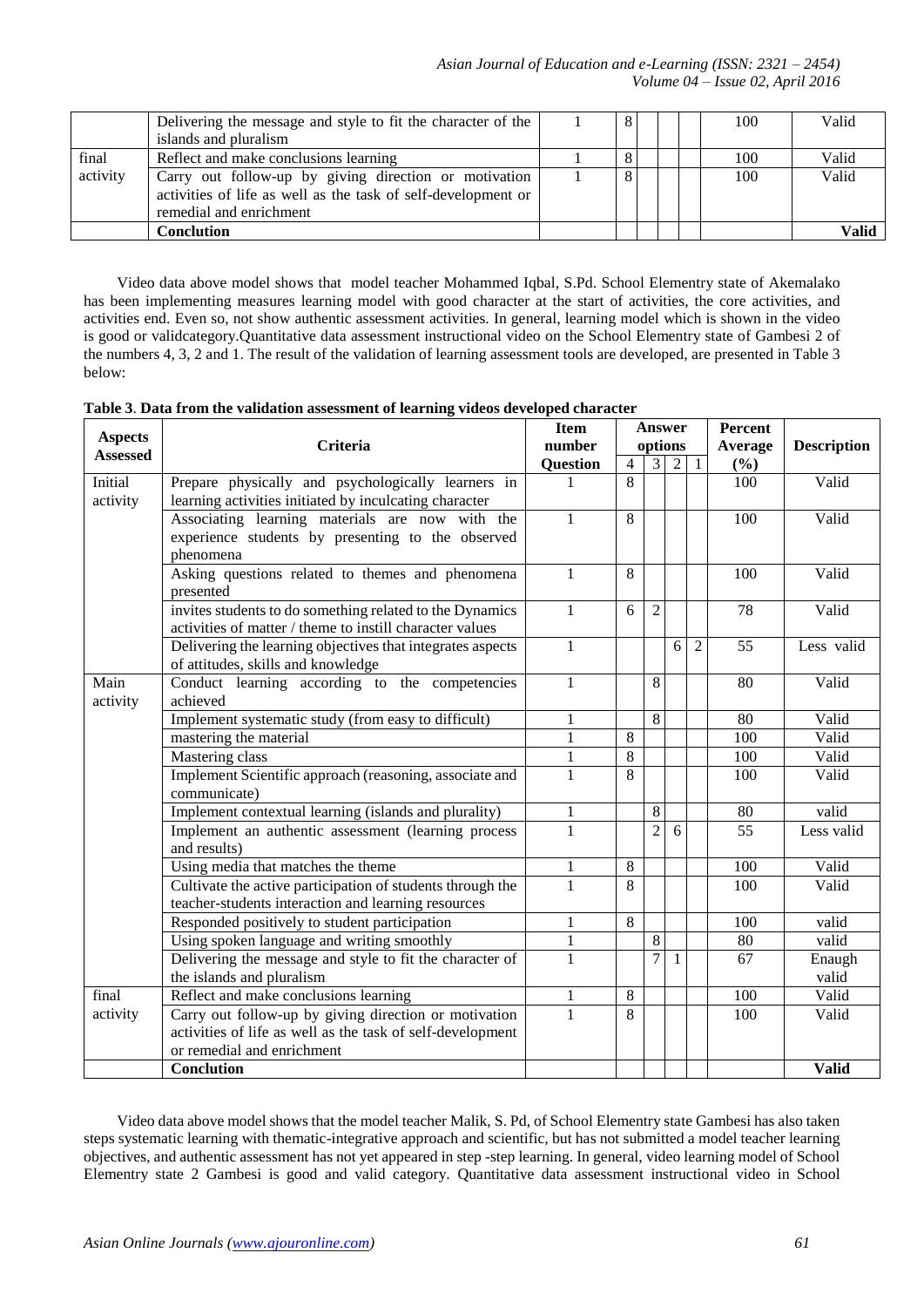Elementry Presidential Tubo of the numbers 4, 3, 2 and 1. The result of the validation of learning assessment tools are developed, presented in Table 4 below:

| <b>Aspects</b>   | Criteria                                                                                                                                          |                 | <b>Item</b><br><b>Answer</b><br><b>Number</b><br><b>Options</b> |                |                | Percent      | <b>Descriptio</b> |                 |
|------------------|---------------------------------------------------------------------------------------------------------------------------------------------------|-----------------|-----------------------------------------------------------------|----------------|----------------|--------------|-------------------|-----------------|
| <b>Assessed</b>  |                                                                                                                                                   |                 | $\overline{4}$                                                  | 3              | $\overline{2}$ | $\mathbf{1}$ | Average<br>$(\%)$ | $\mathbf n$     |
| Initial          | Prepare physically and psychologically learners in                                                                                                | <b>Question</b> | $\overline{2}$                                                  | 6              |                |              | 65                | Enaugh          |
| activity         | learning<br>activities initiated by inculcating<br>character                                                                                      |                 |                                                                 |                |                |              |                   | valid           |
|                  | Associating learning materials are now with the<br>experience students by presenting to the observed<br>phenomena                                 | $\mathbf{1}$    |                                                                 | $\overline{2}$ | 6              |              | 55                | Enaugh<br>valid |
|                  | Asking questions related to themes and phenomena<br>presented                                                                                     | $\mathbf{1}$    |                                                                 | 7              | 1              |              | 56                | Enaugh<br>valid |
|                  | invites students to do something related to the<br>Dynamics activities of matter / theme to instill<br>character values                           | 1               |                                                                 |                | 8              |              | 53                | Less valid      |
|                  | Delivering the learning objectives that integrates<br>aspects of attitudes, skills and knowledge                                                  | $\mathbf{1}$    |                                                                 | 4              | 4              |              | 55                | Less valid      |
| Main<br>activity | Conduct learning according to the competencies<br>achieved                                                                                        | $\mathbf{1}$    |                                                                 | 4              | $\overline{4}$ |              | 54                | Less valid      |
|                  | Implement systematic study (from easy to<br>difficult)                                                                                            | $\mathbf{1}$    |                                                                 | 8              |                |              | 80                | Valid           |
|                  | mastering the material                                                                                                                            | $\mathbf{1}$    |                                                                 | 6              | $\overline{2}$ |              | 70                | Enaugh<br>valid |
|                  | Mastering class                                                                                                                                   | $\mathbf{1}$    |                                                                 | 8              |                |              | 80                |                 |
|                  | Scientific<br>Implement<br>approach<br>(reasoning,<br>associate and communicate)                                                                  |                 | 3                                                               | $\overline{5}$ |                |              | 81                | Valid           |
|                  | Implement contextual learning (islands and<br>plurality)                                                                                          |                 |                                                                 | 5              | 3              |              | 61                | Enaugh<br>valid |
|                  | Implement an authentic assessment (learning<br>process and results)                                                                               |                 |                                                                 |                | 8              |              | 51                | Less valid      |
|                  | Using media that matches the theme                                                                                                                | $\mathbf{1}$    |                                                                 | 5              | 3              |              | 60                | Enaugh<br>valid |
|                  | Cultivate the active participation of students<br>through the teacher-students interaction and<br>learning resources                              | $\mathbf{1}$    |                                                                 | 5              | 3              |              | 60                | Enaugh<br>valid |
|                  | Responded positively to student participation                                                                                                     | $\mathbf{1}$    |                                                                 | 6              | 2              |              | 58                | Enaugh<br>valid |
|                  | Using spoken language and writing smoothly                                                                                                        | 1               |                                                                 | 6              | $\overline{2}$ |              | 58                | Enaugh<br>valid |
|                  | Delivering the message and style to fit the<br>character of the islands and pluralism                                                             | $\perp$         |                                                                 | 4              | 4              |              | $\overline{58}$   | Enaugh<br>valid |
| final            | Reflect and make conclusions learning                                                                                                             | $\mathbf{1}$    |                                                                 | $8\,$          |                |              | 80                | Valid           |
| activity         | Carry out follow-up by giving direction or<br>motivation activities of life as well as the task of<br>self-development or remedial and enrichment | 1               |                                                                 | 8              |                |              | 80                | Valid           |
|                  | Conclution                                                                                                                                        |                 |                                                                 |                |                |              |                   | Enaugh<br>valid |

**Table 4. Data Validation results of assessment of learning videos developed character**

Video data above model shows that the model teacher bangs from School Elementry Inpres Tubo still not up to implement measures of learning good character initial activity, the phenomenon is still not visible linkage with the theme, learning objectives are also not delivered as well as the less dynamic role in the initial activity. At the core activities of teachers have yet to implement authentic assessment and not maximized in integrating message and character styles.

### **2. Qualitative Data**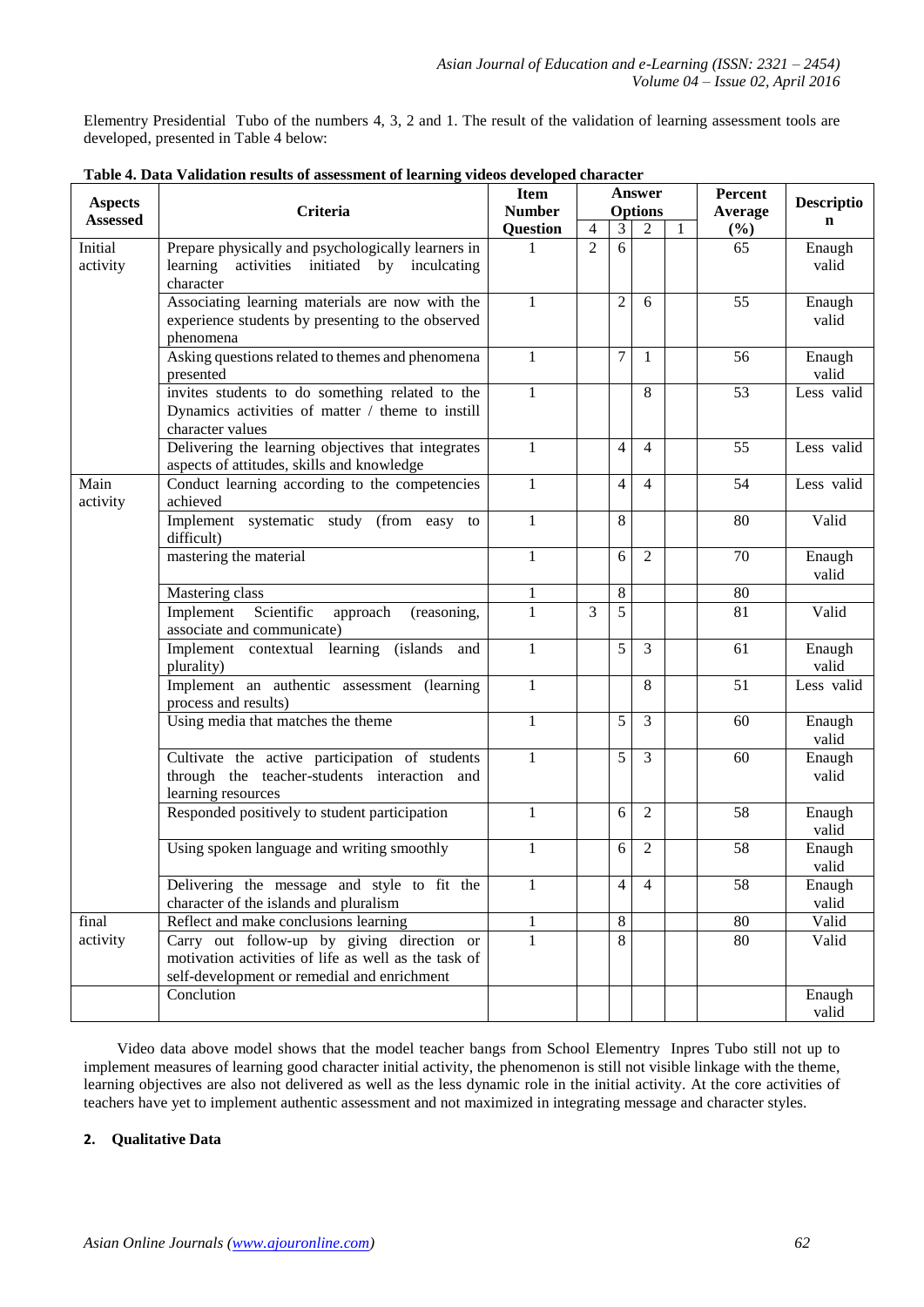Qualitative data validation results or responses in the form of comments and suggestions from the validator to video learning model was developed. Comments and suggestions are divided into two parts, namely the comments and suggestions that are specific and general comments.

#### **Special Comments and Suggestions.**

Data validation results comments and suggestions that are specific to the video learning model developed as in Table 5 below:

| <b>Video</b>        | <b>Activity</b> | <b>Aspect</b>             | <b>Comments and suggestions</b>                         |
|---------------------|-----------------|---------------------------|---------------------------------------------------------|
| Elementry<br>School | Pra activity    | contextual<br><b>Less</b> | • Should Use media appropriate to the theme             |
| state Akemalako     |                 | with the theme            | • The learning objectives must be submitted             |
|                     | Main activity   | assessment                | Must appear the process of assessing and responding to  |
|                     |                 |                           | student activity assessed                               |
|                     | End activity    |                           |                                                         |
| School<br>Elementry | Pra activity    |                           | The purpose of learning is less clear                   |
| state 2 Gambesi     | Main activity   |                           | Authentic assessment is not clearly implemented when    |
|                     |                 |                           | students are already active                             |
|                     | End activity    |                           |                                                         |
| School<br>Elementry | Pra activity    |                           | Less inspire students and motivate students to grow the |
| Presidential Tubo   |                 |                           | value of character, pray also not coordinated           |
|                     | Main activity   |                           | Teacher center is still visible in the discussion       |
|                     | End Activity    |                           |                                                         |

**Table 5**. **Special Comments and Suggestions**

Based on the above data, it can be seen that although there are some items that are not optimal, in particular the steps instructional video learning model has been implemented in thematic integrative approach scientifik.

#### **General Comments and Suggestions**

Feedback General comments and suggestions of a general nature contains video as a learning model as shown in Table 6 below.

**Table 6 General Comments and Suggestions**

| No | <b>Section Learning Tool</b> | <b>Comments and suggestions</b>                                               |
|----|------------------------------|-------------------------------------------------------------------------------|
|    | The attractiveness of the    | Video that was developed as a product research all attracted by the style and |
|    | product                      | condition of each school. This instructional video is already able to apply   |
|    |                              | learning in a high-class integrative Thematic Video learning model has been   |
|    |                              | able to integrate scientific approaches in the classroom.                     |
|    | <b>Product Eligibility</b>   | video 1 and 2 should become a model by editing a song.                        |

Based on the above data it can be seen that the product developed is quite feasible to use as a character video learning model in the implementation of Curriculum 2013. Discussion of Results Development Results of the validation of teachers and lecturers validation against product video learning model generated character is good and valid or worthy category used as a character video learning model in the implementation of Curriculum 2013. The results of the validation study of character-based video products with an average value of validation at the initial stage of activity ( observe and ask), the core activities (reasoning, association and communication), cover activities (evaluation and follow-up) for video models of School Elementry state Akemalako is 89% with good qualifications and a valid and feasible to use as a model. Average value of the validation School Elementry State 2 Gambesi 86% is also good and decent category, while the instructional video from School Elementry Presidential Instruction Tubo still need to be improved at every stage of learning with good enough qualifications. These results indicate that the development of video-based learning model the character of the islands and pluralism developed by a team of researchers in implementing Curriculum 2013 is generally good and there are elements of innovation and natural conditions are displayed each teacher models by applying the approach of scientific and thematic integrative class high as the implementation of Curriculum 2013 with the integration of the value of the character of coastal communities in the city of Ternate in North Maluku.

## **5. CONCLUSION**

From the research results can be summarized as follows: 1) There are two products based learning video class character V the first half with the theme "The objects in the environment" has been tested in three elementary schools in Ternate and validated with a valid and viable category used as a thematic integrative teaching model in high grade in the